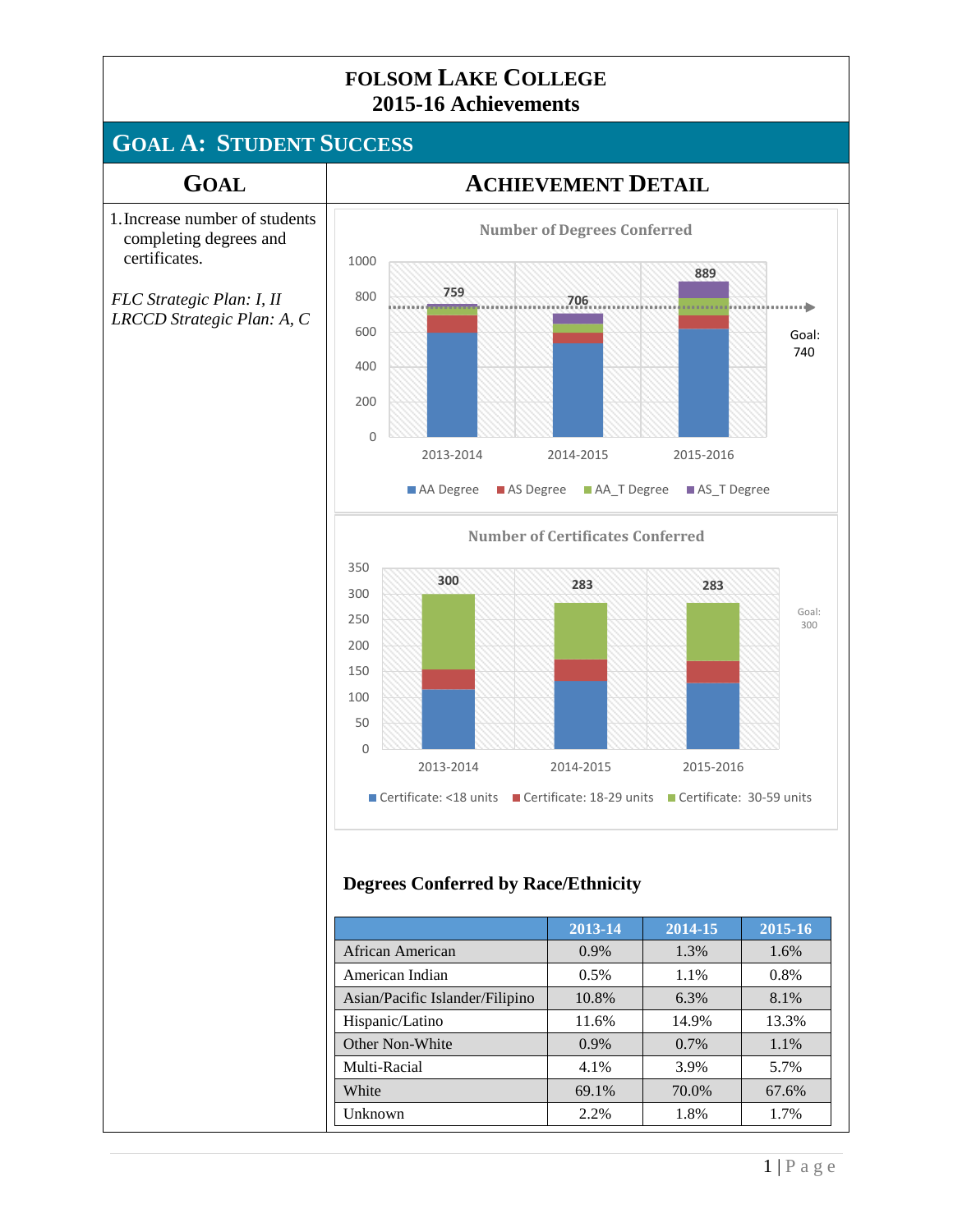# **GOAL A: STUDENT SUCCESS (CONT.)**

| <b>GOAL</b>                                                                                                                                                                        | <b>ACHIEVEMENT DETAIL</b>                                                                                                                                                                                                                                                                  |         |         |         |
|------------------------------------------------------------------------------------------------------------------------------------------------------------------------------------|--------------------------------------------------------------------------------------------------------------------------------------------------------------------------------------------------------------------------------------------------------------------------------------------|---------|---------|---------|
| 1. Increase number of<br>students completing                                                                                                                                       | <b>Certificates Conferred by Race/Ethnicity</b>                                                                                                                                                                                                                                            |         |         |         |
| degrees and certificates.                                                                                                                                                          |                                                                                                                                                                                                                                                                                            | 2013-14 | 2014-15 | 2015-16 |
| (cont.)                                                                                                                                                                            | African American                                                                                                                                                                                                                                                                           | 2.3%    | 2.1%    | 2.8%    |
|                                                                                                                                                                                    | American Indian                                                                                                                                                                                                                                                                            | 0.4%    | 0.0%    | 0.4%    |
|                                                                                                                                                                                    | Asian/Pacific Islander/Filipino                                                                                                                                                                                                                                                            | 11.9%   | 12.6%   | 20.2%   |
|                                                                                                                                                                                    | Hispanic/Latino                                                                                                                                                                                                                                                                            | 12.3%   | 12.2%   | 11.9%   |
|                                                                                                                                                                                    | Other Non-White                                                                                                                                                                                                                                                                            | 2.3%    | 1.3%    | 0.8%    |
|                                                                                                                                                                                    | Multi-Racial                                                                                                                                                                                                                                                                               | 5.4%    | 5.9%    | 5.2%    |
|                                                                                                                                                                                    | White                                                                                                                                                                                                                                                                                      | 64.0%   | 64.3%   | 57.9%   |
|                                                                                                                                                                                    | Unknown                                                                                                                                                                                                                                                                                    | 1.5%    | 1.7%    | 0.8%    |
|                                                                                                                                                                                    | New TransferNet program implemented; 234 FLC students with 90<br>units or more and identified as "transfer ready" contacted by email and<br>phone.                                                                                                                                         |         |         |         |
| 2. Increase academic success<br>of students who are<br>underprepared for college.<br>FLC Strategic Plan: I, II, III,<br>IV<br>LRCCD Strategic Plan: A, B,<br>$\mathcal{C}_{0}^{0}$ | <b>Summer 2015 Pilot Math Bootcamp Outcomes Summary:</b><br>8 students had initial & new assessment scores<br>62.5% of students remained in same math placement $(n=5)$<br>12.5% of students moved up one placement level $(n=1)$<br>25% of students moved up two placement levels $(n=2)$ |         |         |         |
|                                                                                                                                                                                    | <b>New First Year Experience Program</b><br><b>Initiated Fall 2015</b>                                                                                                                                                                                                                     |         |         |         |
|                                                                                                                                                                                    | Initial Number of Participants (63 students)                                                                                                                                                                                                                                               |         |         |         |
|                                                                                                                                                                                    | Fall 2015 average GPA (58 students)                                                                                                                                                                                                                                                        |         |         | 2.46    |
|                                                                                                                                                                                    | Spring 2016 average GPA (51 students)                                                                                                                                                                                                                                                      |         |         | 1.95    |
|                                                                                                                                                                                    | Cum GPA for 2015-16                                                                                                                                                                                                                                                                        |         |         | 2.39    |
|                                                                                                                                                                                    | <b>Retention Rate</b>                                                                                                                                                                                                                                                                      |         |         | 89.7%   |
|                                                                                                                                                                                    | Persistence Rate                                                                                                                                                                                                                                                                           |         | 85.7%   |         |
|                                                                                                                                                                                    | Hired Orientation Specialist to develop specialized on-ground<br>orientations for all three sites, targeting disproportionately impacted<br>student groups.                                                                                                                                |         |         |         |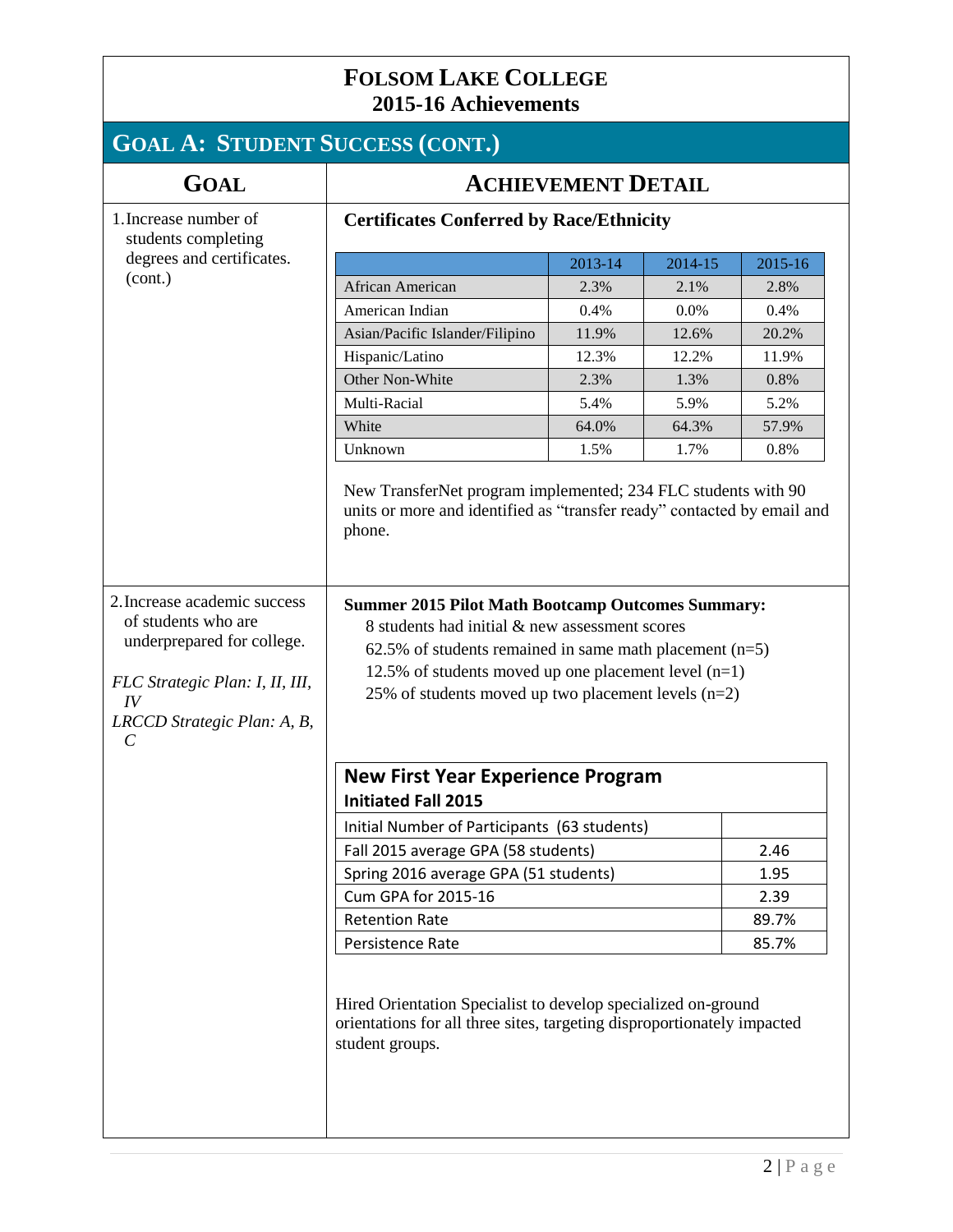# **GOAL A: STUDENT SUCCESS (CONT.)**

| <b>GOAL</b>                                                                                          | <b>ACHIEVEMENT DETAIL</b>                                                                                                                                              |                                       |             |         |
|------------------------------------------------------------------------------------------------------|------------------------------------------------------------------------------------------------------------------------------------------------------------------------|---------------------------------------|-------------|---------|
| 3. Increase student<br>engagement and support<br>through the expansion of<br>student skills centers. | Expanded the learning skills centers to a total of five (main-3, EDC-1,<br>RCC-1), to serve the general student population, student-athletes, and<br>science students. |                                       |             |         |
| <b>FLC</b> Strategic Plan: III<br>LRCCD Strategic Plan: A, B                                         |                                                                                                                                                                        | <b>Learning Skills Program</b>        | 2014-15     | 2015-16 |
|                                                                                                      |                                                                                                                                                                        | Science Center (SEP)                  | 440         | 1,151   |
|                                                                                                      |                                                                                                                                                                        | Science Shop                          | 432         | 558     |
|                                                                                                      |                                                                                                                                                                        | <b>Student Athlete Success Center</b> | $\Omega$    | 4,524   |
|                                                                                                      |                                                                                                                                                                        | <b>FLC Main Tutoring</b>              | 7,365       | 9,133   |
|                                                                                                      |                                                                                                                                                                        | <b>EDC Tutoring</b>                   | 2,529       | 4,164   |
|                                                                                                      |                                                                                                                                                                        | <b>RCC Tutoring</b>                   | $\Omega$    | 810     |
|                                                                                                      |                                                                                                                                                                        | RCC ESL Peer Mentoring (SEP)          | $\mathbf 0$ | 1,102   |
|                                                                                                      |                                                                                                                                                                        | <b>Total Number of Student Visits</b> | 10,767      | 21,442  |

Feasibility study for Proctoring Center complete, awaiting analysis.

Science Skills and Student Athlete Study Centers were established. Both Centers have permanent space and have been institutionalized into college processes.

Veteran's Resource Center relocated to accommodate increased veterans population.

#### **GOAL B: TEACHING AND LEARNING EFFECTIVENESS**

| 4. Strengthen access to real<br>world experiences through<br>enhanced instructional<br>facilities and expanded<br>workforce opportunities. | Netlabs project, a virtual computer lab for the LRCCD and the northern<br>Sacramento region, has been implemented at 16 colleges. FLC<br>Computer Information Science curriculum development is in<br>progress.                                                                                                                                                                                                                                                      |
|--------------------------------------------------------------------------------------------------------------------------------------------|----------------------------------------------------------------------------------------------------------------------------------------------------------------------------------------------------------------------------------------------------------------------------------------------------------------------------------------------------------------------------------------------------------------------------------------------------------------------|
| FLC Strategic Plan: I, II, III<br>LRCCD Strategic Plan: A, B,<br>D                                                                         | Planning for transformation of Innovation Center into a Makerspace<br>complete with initial facilities remodeling and curriculum development<br>scheduled to begin summer 2016. Local business and community<br>partners have endorsed project through initial donations and in-kind gifts.<br>Annual Big Scientist/Little Scientist program for disproportionately<br>impacted FLC students served 5 students in summer 2015, supported by<br>Student Equity funds. |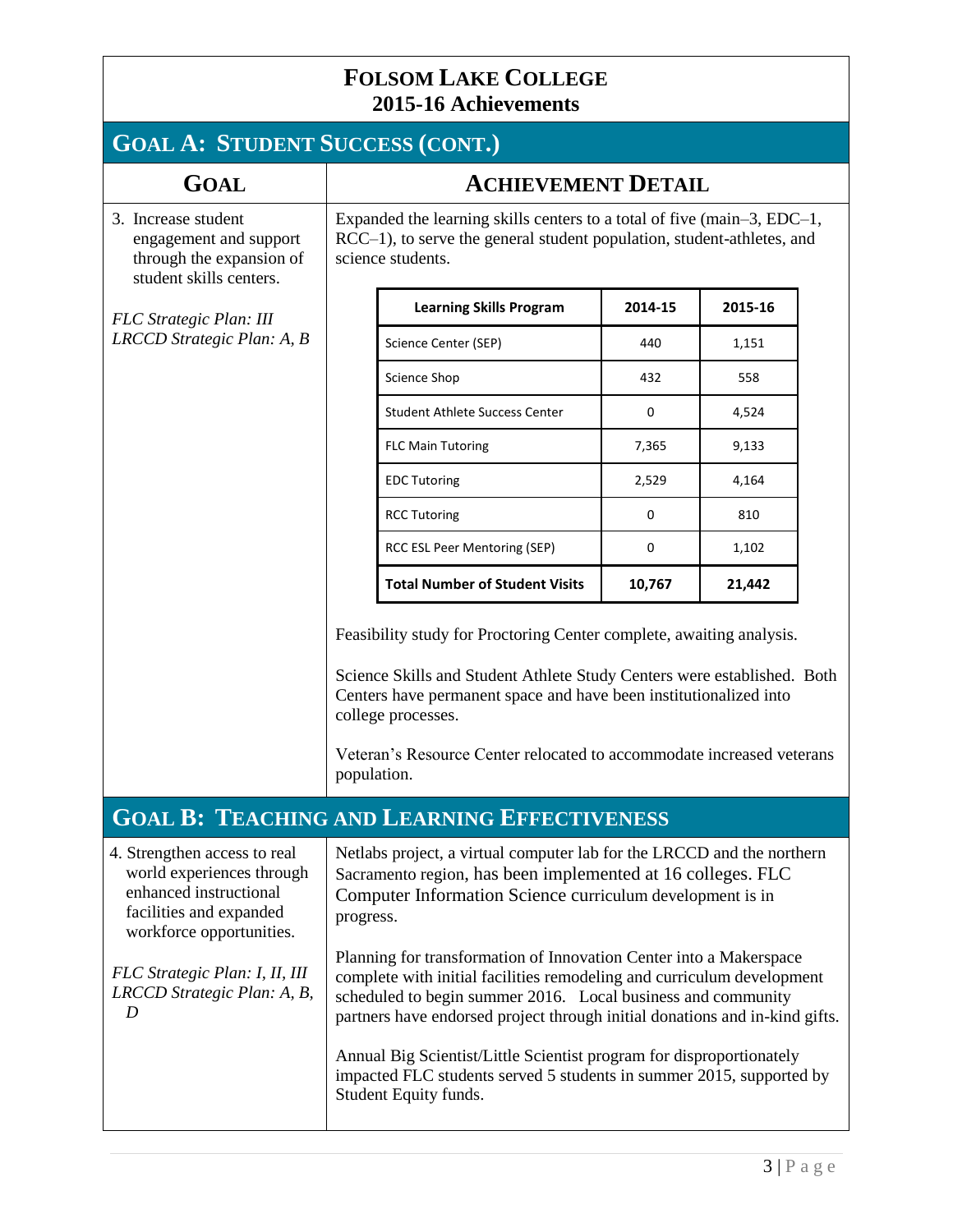| <b>GOAL B: TEACHING AND LEARNING EFFECTIVENESS (CONT.)</b>                                                                                                                    |                                                                                                                                                                                                                                                                                                                                                                                                                                                                                                                                                                                                                                                                                                                                                                                                                                                                                                                                                                                                                                                                                |  |  |
|-------------------------------------------------------------------------------------------------------------------------------------------------------------------------------|--------------------------------------------------------------------------------------------------------------------------------------------------------------------------------------------------------------------------------------------------------------------------------------------------------------------------------------------------------------------------------------------------------------------------------------------------------------------------------------------------------------------------------------------------------------------------------------------------------------------------------------------------------------------------------------------------------------------------------------------------------------------------------------------------------------------------------------------------------------------------------------------------------------------------------------------------------------------------------------------------------------------------------------------------------------------------------|--|--|
| <b>GOAL</b>                                                                                                                                                                   | <b>ACHIEVEMENT DETAIL</b>                                                                                                                                                                                                                                                                                                                                                                                                                                                                                                                                                                                                                                                                                                                                                                                                                                                                                                                                                                                                                                                      |  |  |
| 4. Strengthen access to real<br>world experiences through<br>enhanced instructional<br>facilities and expanded<br>workforce opportunities.<br>(cont.)                         | Institutionalized Spotlight Night, annual career fair for CTE programs.<br>Fall 2015 event hosted 200 potential and current students.                                                                                                                                                                                                                                                                                                                                                                                                                                                                                                                                                                                                                                                                                                                                                                                                                                                                                                                                          |  |  |
| 5. Refine system of<br>continuous improvement<br>for Distance Education<br>courses, programs,<br>services.                                                                    | New vision for Distance Education approved by Academic Senate on<br>$4/20/16$ .<br>DE Visioning Committee reviewing historical data, including spring<br>2015 CCSSE data, to identify pathways for DE students to complete<br>graduation requirements, IGETC and/or UC requirements online.                                                                                                                                                                                                                                                                                                                                                                                                                                                                                                                                                                                                                                                                                                                                                                                    |  |  |
| FLC Strategic Plan: I, II<br>LRCCD Strategic Plan: B                                                                                                                          | Distance counseling utilizing UC/CSU reps for FLC transfer students<br>piloted summer 2016.                                                                                                                                                                                                                                                                                                                                                                                                                                                                                                                                                                                                                                                                                                                                                                                                                                                                                                                                                                                    |  |  |
| <b>GOAL C: ACCESS AND GROWTH</b>                                                                                                                                              |                                                                                                                                                                                                                                                                                                                                                                                                                                                                                                                                                                                                                                                                                                                                                                                                                                                                                                                                                                                                                                                                                |  |  |
| 6. Develop and implement<br>new programs that respond<br>to emerging workforce,<br>student and community<br>needs.<br>FLC Strategic Plan: I, II<br>LRCCD Strategic Plan: C, D | Promise Program: Region's first promise program, FLC/Rancho Cordova<br>Promise Program, funded by city of Rancho Cordova for \$100,000.<br>Planning underway with implementation in fall 2017.<br>New Inmate Education Program: Offered two classes at Mule Creek<br>State Prison and one class at Folsom Women's Facility in spring 2016,<br>serving a total of 89 inmates. Program to be expanded in 2016-17.<br>Athletics: Women's intercollegiate softball debuted in spring 2016,<br>women's intercollegiate volleyball scheduled for fall 2016.<br>Programs: Magnetic Resonance Imaging (MRI) and Interventional<br>Radiology (IR) curriculum completed spring 2016. Certificates in<br>Computed Tomography (CT) and MRI available beginning spring 2017.<br>Veterans: Offered first veterans orientation in fall 2015, serving 32<br>veterans, and will be offered each fall semester.<br>Life Long Learning: Sierra Renaissance Society was established in fall<br>2015. Seven short-term noncredit courses attended by 385 life-long<br>learners in El Dorado County. |  |  |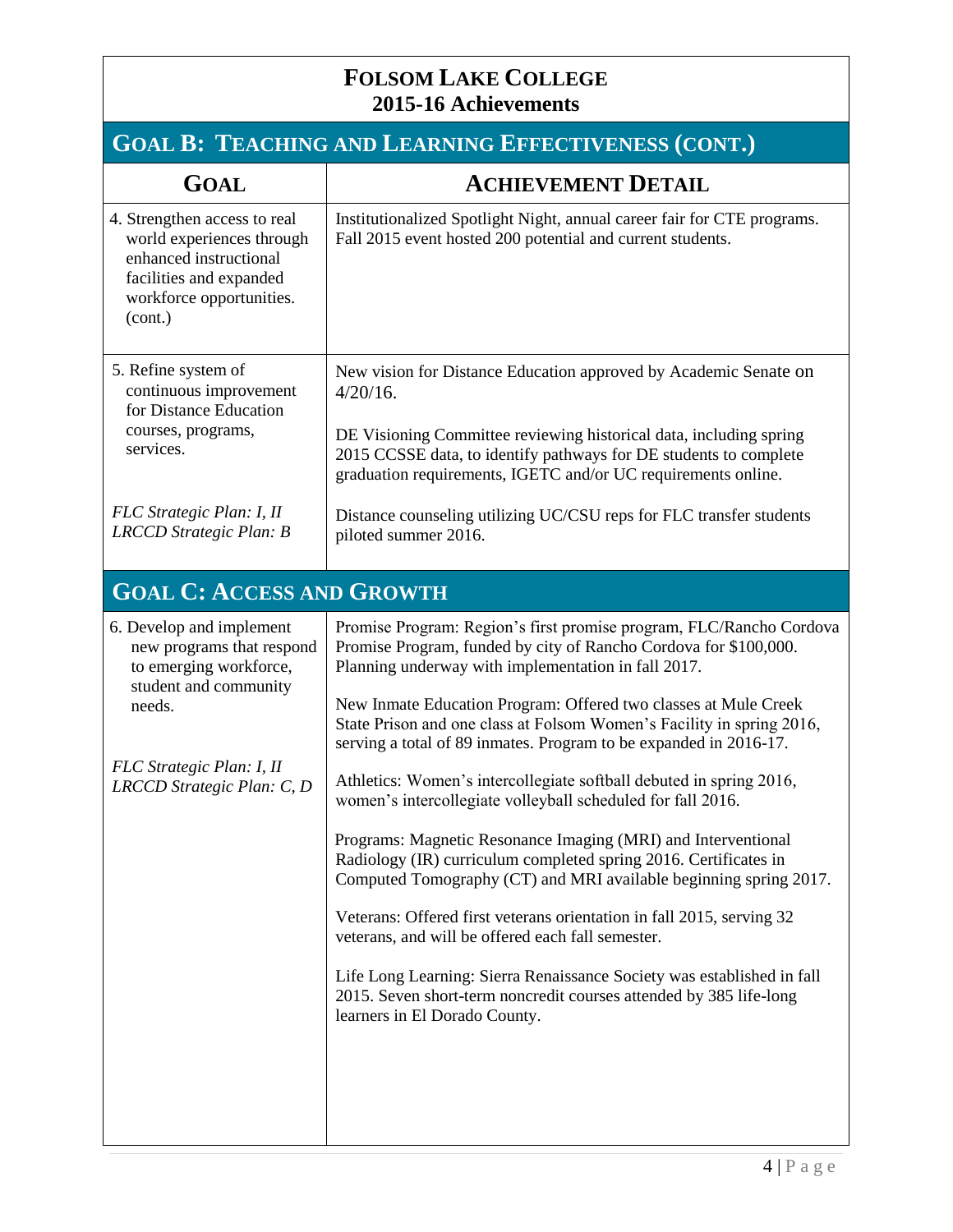#### **FOLSOM LAKE COLLEGE 2015-16 Achievements GOAL C: ACCESS AND GROWTH (CONT.) GOAL ACHIEVEMENT DETAIL** 6. Develop and implement new programs that respond to emerging workforce, student and community needs. (cont.) Advanced Education: 7. Ensure currency and relevancy of existing programs and services *FLC Strategic Plan: I, II, IV LRCCD Strategic Plan: A, B, C, D* New Program and Course Appraisal process approved by Academic Senate in fall 2015, process initiated for three programs. Revised program review process for career technical programs to establish a two-year ongoing cycle. New annual plan and training for catalog review established by Office of Instruction, Student Services, and Public Information Services. Clarified and communicated curriculum review process, including areas of responsibility and timelines completed by Curriculum Committee and Office of Instruction. **GOAL D: COMMUNITY, ECONOMIC, AND WORKFORCE DEVELOPMENT** 8. Improve efficiencies, responsiveness, and financial sustainability of Harris Center for the Arts *FLC Strategic Plan: I, VA, VII LRCCD Strategic Plan: D, E* Financial reports for 2015-16 indicate significant improvement in net revenue over expense as compared to 2014-15. Implemented for 2015-16 and continued for 2016-17: ● Programming caps of 100 "Presents" and 190 "Partners" • Monday and Tuesdays "dark" days TRG Arts consultant's analysis completed, new Patron Loyalty strategies in development for 2016-17, new Marketing and Communications director in progress, contracted MogoArts to expand online marketing efforts. 127 118 71 156 137 114 0 50 100 150 200 Fall Spring Summer **Advanced Education Headcount** 2014-15 2015-16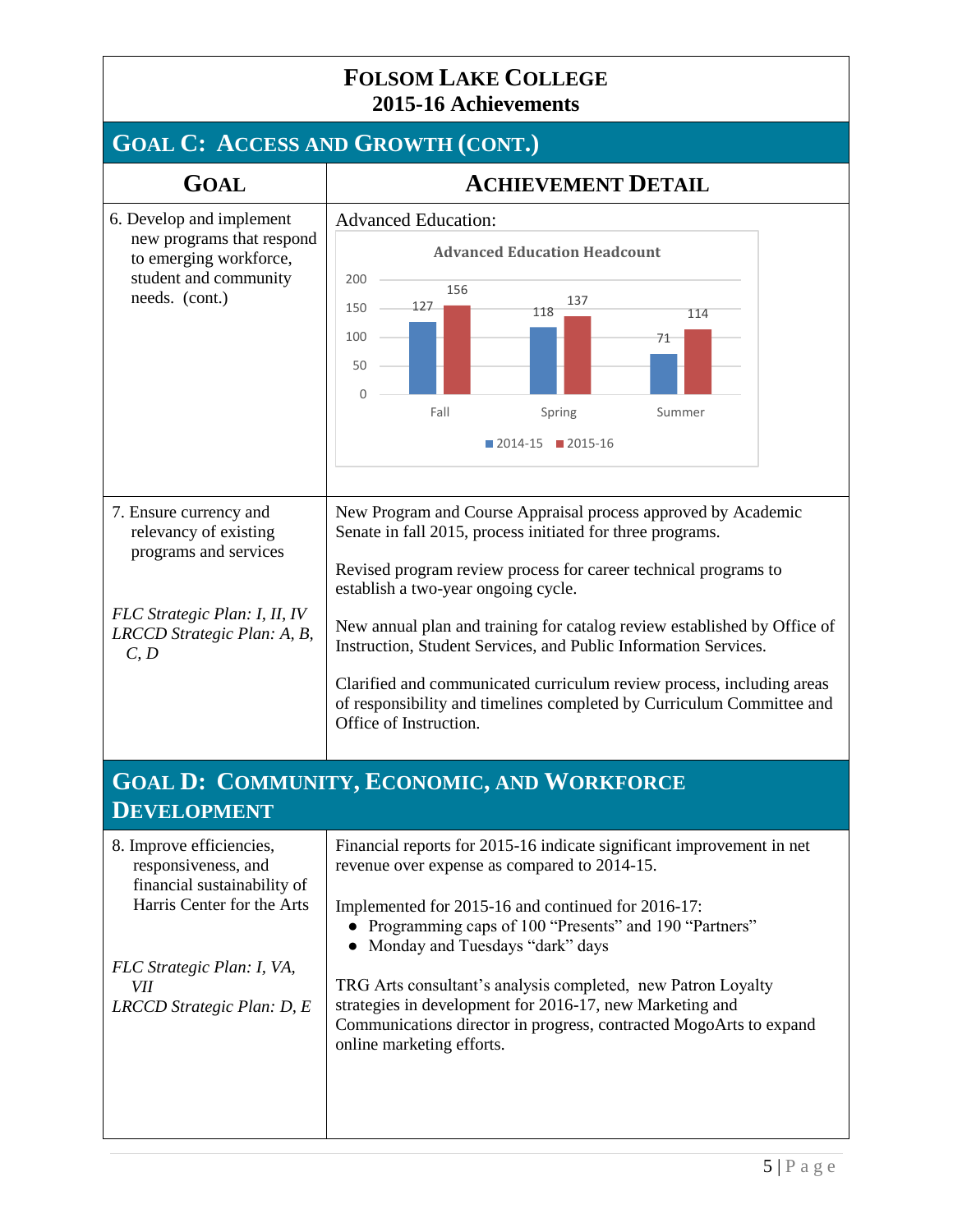## **GOAL D: COMMUNITY, ECONOMIC, AND WORKFORCE DEVELOPMENT (CONT.)**

| <b>GOAL</b>                                                                                                                                                                                                         | <b>ACHIEVEMENT DETAIL</b>                                                                                                                                                                                                                                                                                                                                                                                                                                     |  |  |
|---------------------------------------------------------------------------------------------------------------------------------------------------------------------------------------------------------------------|---------------------------------------------------------------------------------------------------------------------------------------------------------------------------------------------------------------------------------------------------------------------------------------------------------------------------------------------------------------------------------------------------------------------------------------------------------------|--|--|
| 9. Expand FLC's ability to offer<br>educational opportunities and<br>workforce development to the<br>Rancho Cordova area. (cont.)<br>FLC Strategic Plan: I, II, III, IV,<br>VІІ<br>LRCCD Strategic Plan: A, C, D, E | New Rancho Cordova facility opened in fall 2015, tripling the<br>number of students served and courses offered.<br>Achieved 1000 FTES at the Center and Board of Governors<br>approved RCC Center as official Educational Center in March 2016.<br>Allied Health 110 offered in fall 2015 at Cordova High School.<br>Transitioning to dual enrollment approach combined with marketing<br>efforts targeting advanced education students.                      |  |  |
| 10. Increase fundraising efforts in<br>support of the Harris Center<br>for the Arts and the college.<br>FLC Strategic Plan: I, VII<br>LRCCD Strategic Plan: E                                                       | Financial reports for the first nine months indicate the following<br>with a net increase of $$50,000$ over 2014-15:<br>Academics \$173,000<br>$\bullet$<br>Athletics: \$16,000<br>$\bullet$<br>\$150,000<br>Arts<br>$\bullet$<br>Partnered with Harris Center to implement TRG Arts Patron<br>Loyalty program.<br>FLC Foundation awarded:<br>\$50,000 for Makerspace from Intel<br>\$100,000 from City of Rancho Cordova for Promise<br>$\bullet$<br>Program |  |  |
| <b>GOAL E: ORGANIZATIONAL EFFECTIVENESS</b>                                                                                                                                                                         |                                                                                                                                                                                                                                                                                                                                                                                                                                                               |  |  |
| 11. Ensure that planning processes,<br>college wide plans, and<br>SLO/AUO/SAOs inform the<br>decision making process.<br>FLC Strategic Plan: I, III<br>LRCCD Strategic Plan: A, B, E                                | Ten Year College Master Plan for 2015-2025 completed and<br>approved by all constituents in spring 2016.<br>Revised annual planning process; identified potential ePlatform<br>options to centralize planning documents, track SLOs and resource<br>requests.<br>Student Success and Support Program Plan (SSSP) and Student<br>Equity Plan were updated and approved in fall 2015 by the State<br>Chancellor's Office with ongoing implementation.           |  |  |